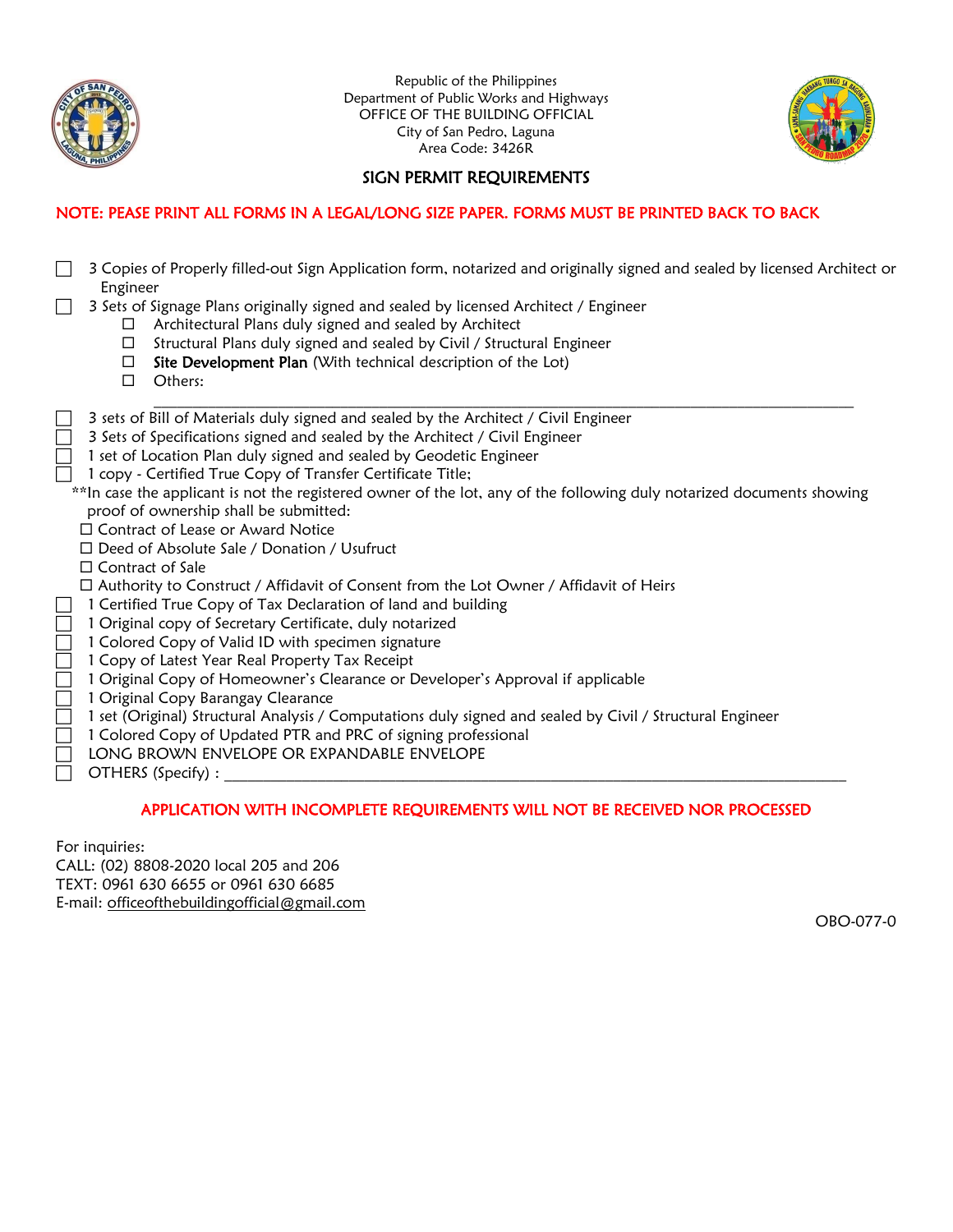| OBO-061-0                                                                                                                                                                                                                                                                                                                                                                                                                                                                                                      |               |                                                                                                                                                                                                                                                                                                                                                                                                                                                                                                                                                             |                                                                        |      |                                                    |  |  |  |  |  |
|----------------------------------------------------------------------------------------------------------------------------------------------------------------------------------------------------------------------------------------------------------------------------------------------------------------------------------------------------------------------------------------------------------------------------------------------------------------------------------------------------------------|---------------|-------------------------------------------------------------------------------------------------------------------------------------------------------------------------------------------------------------------------------------------------------------------------------------------------------------------------------------------------------------------------------------------------------------------------------------------------------------------------------------------------------------------------------------------------------------|------------------------------------------------------------------------|------|----------------------------------------------------|--|--|--|--|--|
| Republic of the Philippines<br>Department of Public Works and Highways<br><b>OFFICE OF THE BUILDING OFFICIAL</b><br>City of San Pedro, Laguna<br>Area Code: 4023                                                                                                                                                                                                                                                                                                                                               |               |                                                                                                                                                                                                                                                                                                                                                                                                                                                                                                                                                             |                                                                        |      |                                                    |  |  |  |  |  |
| <b>SIGN PERMIT</b>                                                                                                                                                                                                                                                                                                                                                                                                                                                                                             |               |                                                                                                                                                                                                                                                                                                                                                                                                                                                                                                                                                             |                                                                        |      |                                                    |  |  |  |  |  |
| APPLICATION No.                                                                                                                                                                                                                                                                                                                                                                                                                                                                                                |               | SP No.                                                                                                                                                                                                                                                                                                                                                                                                                                                                                                                                                      |                                                                        |      | <b>BUILDING PERMIT No.</b>                         |  |  |  |  |  |
| BOX 1 (TO BE ACCOMPLISHED IN PRINT BY THE OWNER / APPLICANT)<br>OWNER / APPLICANT LAST NAME                                                                                                                                                                                                                                                                                                                                                                                                                    |               |                                                                                                                                                                                                                                                                                                                                                                                                                                                                                                                                                             | <b>FIRST NAME</b>                                                      | M.I. | <b>TIN</b>                                         |  |  |  |  |  |
|                                                                                                                                                                                                                                                                                                                                                                                                                                                                                                                |               |                                                                                                                                                                                                                                                                                                                                                                                                                                                                                                                                                             |                                                                        |      |                                                    |  |  |  |  |  |
| FOR CONSTRUCTION OWNED<br>BY AN ENTERPRISE                                                                                                                                                                                                                                                                                                                                                                                                                                                                     |               | FORM OF OWNERSHIP                                                                                                                                                                                                                                                                                                                                                                                                                                                                                                                                           |                                                                        |      | USE OR CHARACTER OF OCCUPANCY                      |  |  |  |  |  |
| ADDRESS: No.<br>ZIP CODE                                                                                                                                                                                                                                                                                                                                                                                                                                                                                       | <b>STREET</b> | BARANGAY                                                                                                                                                                                                                                                                                                                                                                                                                                                                                                                                                    |                                                                        |      | CITY/MUNICIPALITY   TELEPHONE No.                  |  |  |  |  |  |
| LOCATION OF CONSTRUCTION LOT No. _________ BLK No. ________ TCT No. ________________________________ TAX DEC. _________________________                                                                                                                                                                                                                                                                                                                                                                        |               |                                                                                                                                                                                                                                                                                                                                                                                                                                                                                                                                                             |                                                                        |      |                                                    |  |  |  |  |  |
|                                                                                                                                                                                                                                                                                                                                                                                                                                                                                                                |               |                                                                                                                                                                                                                                                                                                                                                                                                                                                                                                                                                             |                                                                        |      |                                                    |  |  |  |  |  |
| <b>SCOPE OF WORK</b>                                                                                                                                                                                                                                                                                                                                                                                                                                                                                           |               | $\Box$ RENOVATION                                                                                                                                                                                                                                                                                                                                                                                                                                                                                                                                           |                                                                        |      | $\square$ DEMOLITION $\_\_\_\_\_\_\_\_\_\_$        |  |  |  |  |  |
| <b>D NEW INSTALLATION</b>                                                                                                                                                                                                                                                                                                                                                                                                                                                                                      |               | $\begin{tabular}{ c c c c } \hline $\quad \text{CONVERSION} & $\quad \text{---} & $\quad \text{---} & $\quad \text{---} & $\quad \text{---} & $\quad \text{---} & $\quad \text{---} & $\quad \text{---} & $\quad \text{---} & $\quad \text{---} & $\quad \text{---} & $\quad \text{---} & $\quad \text{---} & $\quad \text{---} & $\quad \text{---} & $\quad \text{---} & $\quad \text{---} & $\quad \text{---} & $\quad \text{---} & $\quad \text{---} & $\quad \text{---} & $\quad \text{---} & $\quad \text{---} & $\quad \text{---} & $\quad \text{---$ |                                                                        |      | □ ANCILLARY BUILDING / STRUCTURE                   |  |  |  |  |  |
| $\Box$ ERECTION                                                                                                                                                                                                                                                                                                                                                                                                                                                                                                |               | $\begin{tabular}{ c c c c } \hline $\quad$ & \text{REPAIR}\footnotesize\begin{tabular}{ c c c } \hline $\quad$ & $\quad$ & $\quad$ \\ \hline \end{tabular} \end{tabular}$                                                                                                                                                                                                                                                                                                                                                                                   |                                                                        |      |                                                    |  |  |  |  |  |
| $\Box$ ADDITION                                                                                                                                                                                                                                                                                                                                                                                                                                                                                                |               |                                                                                                                                                                                                                                                                                                                                                                                                                                                                                                                                                             |                                                                        |      | □ OTHERS (SPECIFY) ________________                |  |  |  |  |  |
| $\Box$ ALTERATION<br>USE OR TYPE OF OCCUPANCY                                                                                                                                                                                                                                                                                                                                                                                                                                                                  |               |                                                                                                                                                                                                                                                                                                                                                                                                                                                                                                                                                             | $\Box$                                                                 |      |                                                    |  |  |  |  |  |
| A. <b>TYPE OF DISPLAY</b> - 1. $\Box$ Single Face 2. $\Box$ Double Face 1. $\Box$ Neon 2. $\Box$ Illuminated 3. $\Box$ Painted-on<br>3. □ Multi-Media<br>$4. \Box$ Other<br><b>B. TYPE OF INSTALLATION</b><br>1. □ Business Sign, Wall Type<br>4. □ Business Sign, Temporary<br>7. □ Advertising Sign, Wall Type<br>2. □ Business Sign, Projecting Type<br>5. $\Box$ Advertising Sign, Ground Type<br>8. □ Advertising Sign, Other<br>3. □ Business Sign, Ground Type<br>6. $\Box$ Advertising Sign, Wall Type |               |                                                                                                                                                                                                                                                                                                                                                                                                                                                                                                                                                             |                                                                        |      |                                                    |  |  |  |  |  |
| BOX 2 (TO BE CHECKED, RECEIVED AND RECORDED)<br>ACCOMPANYING DOCUMENTS: FIVE (5) SETS EACH SIGNED AND SEALED BY RESPONSIBLE DESIGN PROFESSIONAL                                                                                                                                                                                                                                                                                                                                                                |               |                                                                                                                                                                                                                                                                                                                                                                                                                                                                                                                                                             |                                                                        |      |                                                    |  |  |  |  |  |
| $\Box$ CERTIFIED XEROX COPY OF TCT                                                                                                                                                                                                                                                                                                                                                                                                                                                                             |               |                                                                                                                                                                                                                                                                                                                                                                                                                                                                                                                                                             |                                                                        |      | □ XEROX COPY OF LOT PLAN AND SITE DEVLOPEMENT PLAN |  |  |  |  |  |
| $\Box$ IF NOT OWNED BY THE APPLICANT IN ADDITION TO THE<br>CERTIFIED XEROX COPY OF TCT XEROX COPY OF CONTRACT<br>OF LEASE                                                                                                                                                                                                                                                                                                                                                                                      |               |                                                                                                                                                                                                                                                                                                                                                                                                                                                                                                                                                             | □ PLANS OF SIGN STRUCTURES, STRUCTURAL DESIGN &<br><b>COMPUTATIONS</b> |      |                                                    |  |  |  |  |  |
| $\Box$ XEROX COPY OF TAX DECLARATION AND LATEST REALTY<br>TAX RECEIPT                                                                                                                                                                                                                                                                                                                                                                                                                                          |               |                                                                                                                                                                                                                                                                                                                                                                                                                                                                                                                                                             | $\Box$ SPECIFICATIONS AND COST ESTIMATES                               |      |                                                    |  |  |  |  |  |
| BOX <sub>3</sub>                                                                                                                                                                                                                                                                                                                                                                                                                                                                                               |               |                                                                                                                                                                                                                                                                                                                                                                                                                                                                                                                                                             | BOX 4                                                                  |      |                                                    |  |  |  |  |  |
| DESIGN PROFESSIONAL, PLANS & SPECIFICATIONS<br>FULL-TIME INSPECTOR & SUPERVISOR OF CONSTRUCTION<br><b>WORKS</b>                                                                                                                                                                                                                                                                                                                                                                                                |               |                                                                                                                                                                                                                                                                                                                                                                                                                                                                                                                                                             |                                                                        |      |                                                    |  |  |  |  |  |
| ARCHITECT AND/OR CIVIL ENGINEER                                                                                                                                                                                                                                                                                                                                                                                                                                                                                | Data          | ARCHITECT AND/OR CIVIL ENGINEER                                                                                                                                                                                                                                                                                                                                                                                                                                                                                                                             |                                                                        |      |                                                    |  |  |  |  |  |
| (Signed and Sealed Over Printed Name)<br><b>ADDRESS</b>                                                                                                                                                                                                                                                                                                                                                                                                                                                        |               | (Signed and Sealed Over Printed Name)<br><b>ADDRESS</b>                                                                                                                                                                                                                                                                                                                                                                                                                                                                                                     |                                                                        |      |                                                    |  |  |  |  |  |
| PRC No.                                                                                                                                                                                                                                                                                                                                                                                                                                                                                                        | Validity      |                                                                                                                                                                                                                                                                                                                                                                                                                                                                                                                                                             | PRC No.                                                                |      | Validity                                           |  |  |  |  |  |
|                                                                                                                                                                                                                                                                                                                                                                                                                                                                                                                |               |                                                                                                                                                                                                                                                                                                                                                                                                                                                                                                                                                             |                                                                        |      |                                                    |  |  |  |  |  |
| PTR No.                                                                                                                                                                                                                                                                                                                                                                                                                                                                                                        | Date Issued   |                                                                                                                                                                                                                                                                                                                                                                                                                                                                                                                                                             | PTR No.                                                                |      | Date Issued                                        |  |  |  |  |  |
| Issued at                                                                                                                                                                                                                                                                                                                                                                                                                                                                                                      | T.I.N         |                                                                                                                                                                                                                                                                                                                                                                                                                                                                                                                                                             | Issued at                                                              |      | $\overline{T}$ .I.N                                |  |  |  |  |  |
| BOX <sub>5</sub>                                                                                                                                                                                                                                                                                                                                                                                                                                                                                               |               |                                                                                                                                                                                                                                                                                                                                                                                                                                                                                                                                                             |                                                                        |      |                                                    |  |  |  |  |  |
|                                                                                                                                                                                                                                                                                                                                                                                                                                                                                                                |               |                                                                                                                                                                                                                                                                                                                                                                                                                                                                                                                                                             |                                                                        |      |                                                    |  |  |  |  |  |
| <b>Address</b>                                                                                                                                                                                                                                                                                                                                                                                                                                                                                                 |               |                                                                                                                                                                                                                                                                                                                                                                                                                                                                                                                                                             |                                                                        |      |                                                    |  |  |  |  |  |
| C.T.C. No.                                                                                                                                                                                                                                                                                                                                                                                                                                                                                                     | Date Issued   |                                                                                                                                                                                                                                                                                                                                                                                                                                                                                                                                                             | Place Issued                                                           |      | T.I.N.                                             |  |  |  |  |  |